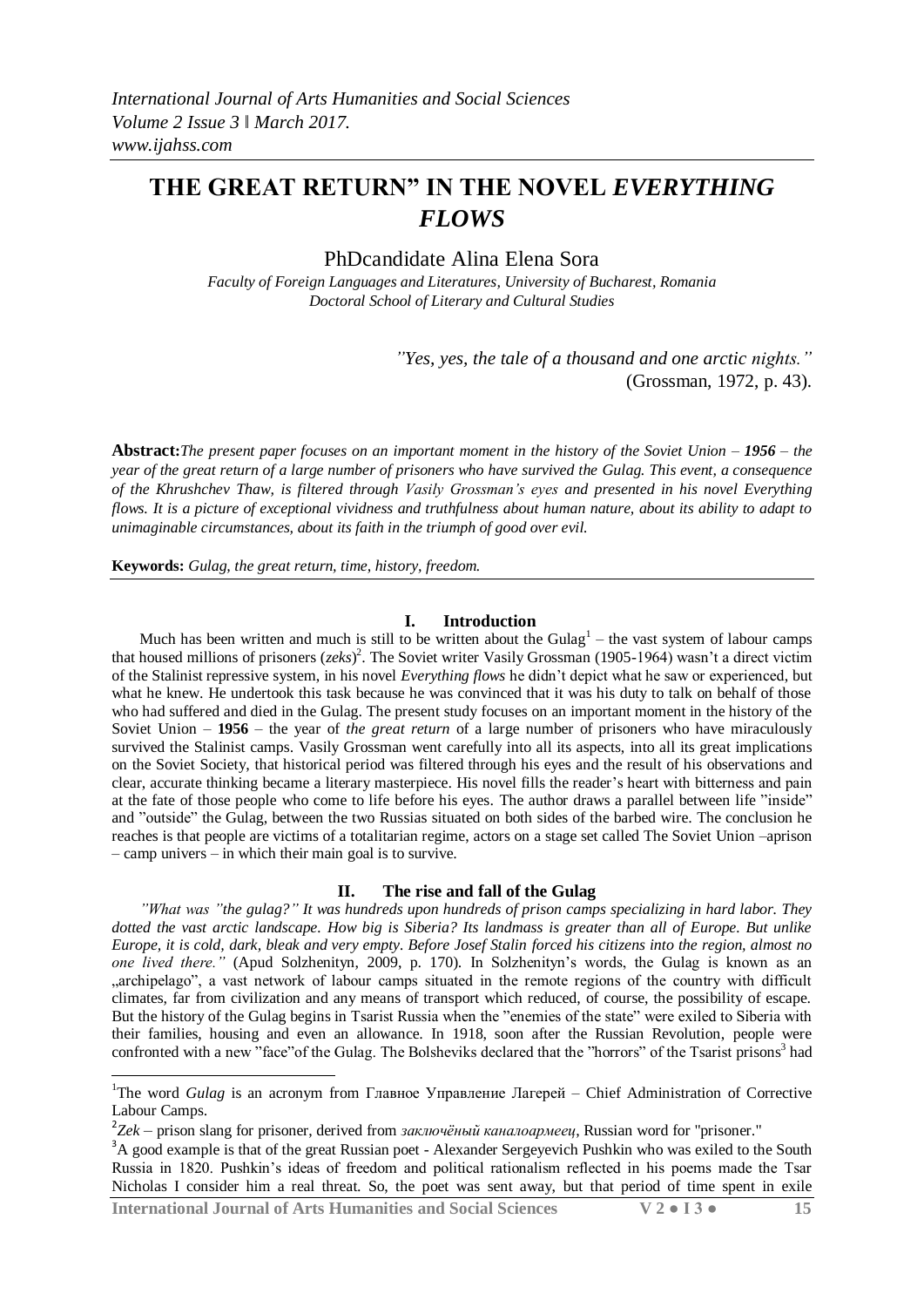come to an end, the Soviet propaganda praised the penal role of the Gulag, its potential to rehabilitate anti-Soviet elements through honest labour. "Through honest labour lies the road to release" – is written at the entrance of a punitive camp, so all those "unreliable elements" as Lenin called them, had no place in the new Soviet society, they had to be isolated, so the right location was behind bars. It had become clear that the Bolshevik regime couldn't do without prisons, they came to be an integral part of the repressive system. The use of the coerced labour was turned into a brutal instrument of political persecution, its main goal was to repress all the opponents of the regime.

From 1930s on the camps took on a different significance, they ceased to have only a punitive role. During the Stalinist age, terror reached its peak. The Soviet concentration system continued to grow as Stalin became obssessed with the idea of grand projects that would transform U.S.S.R. into a great power of the world. A system of intensive slave labour was adopted and used in order to excavate the natural resources in the most inaccessible parts of the taiga. Millions of innocent men and women were imprisoned as a consequence of the political and economic decisions, of the mass arrests during The Great Terror or of any other harsh laws. They were sent away without knowing where they were going to or what was going to happen to them. Fortunate enough to reach the destination<sup>4</sup>, the prisoners were forced to work under unimaginable conditions: they had to endure short food ration, little water, poor outerwear while working for long hours with rudimentary tools at temperatures down to -55C in winter. The Gulag was a a world of hunger and oppression, a world in which *"death was causedby unbearable toil, by cold and starvation, by unheard of degradation and humiliation, by a*  life that could not have been endured by any other animal." (Conquest, 2001, p. 8). It was a Golgotha<sup>5</sup>, a place of suffering for that huge stream of people who came, worked and died there. This terrible "human machinery" could become a "magic wand" (Gregory, 2003, p. 39) in Stalin's hands ready to use it in order to put into practice his projects. But in the early 1950s the Soviet penal system began to show its flaws. Lavrenty Beria, the head of the Secret Police, was the one who understood that, from a strict economic point of view, the system was unprofitable. As Paul Gregory states in his book *The Economics of Forced Labor. The Soviet Gulag* – *"its revenues were not sufficient to cover the cost of its active labor force and the maintenance of the nonworking part of the Gulag population."* (Ibidem, p. 197). Beria argued in favour of shutting it down which demonstrates that a cynical logic brought the Gualg into being and a very pragmatic one put it to an end. Unfortunately, it took three more decades until its real end.

On March 26, 1953, soon after Stalin's death, a decree "On Amnesty" stipulated for the release of about 1.5 million prisoners (about 60 percent of the entire Gulag population), the same decree cut in half the terms of those prisoners left behind the bars. It was Nikita Khrushchev'sfirst important move. The Khrushchev Thaw<sup>6</sup> began and *"the return of so many of Stalin's victims to Soviet society made the Stalinist horrors visible to all."*  (Kenez,2006,p. 193). Those people who had survived the camp provided information about the terrible truth behind the barbed wire, a truth about the official propaganda maintained a total silence. However, the year 1956 *"was a pivotal one."* (Ibidem, p. 224), Khrushchev's "secret" speech against Stalin's crimes given during the Twentieth Party Congress brought hope to a lot of people, but his reforms and the denunciation of Stalin's personality cult didn't change the system. Throughout the *1970s* and early 1980s the Soviet society remained a repressive one. The moral voice of a new generation of dissidents started penetrating the "walls" of the authoritative State. In response, the Soviet State, through Leonid Brezhnev's voice, tried to persuade them that its will was stronger than their subversive activity. One of the methods was to declare the dissidents mentally ill and lock them up in mental hospitals. The gates of the camps were opened again for those whose voice refused to remain silent<sup>7</sup>. Due to their corageous activity, information about the post-Stalinist camps passed through the Iron Curtain and became known in the West. The dissident movement demonstrated that people wanted *"to live in truth*" as the Czech dissident Vaclav Havel stated. (Ibidem, p. 223). The history of the Gulag reached its end in the late 1980s. 1987 was the year of the fall of the Gulag, the year when Mikhail Gorbachev began to disolve

<sup>7</sup>The dissident movement occured in 1965 with the arrests of two writers – Iulii Daniel and Andrei Siniavskii.

**International Journal of Arts Humanities and Social Sciences V 2 ● I 3 ● 16**

1

represented a prolific stage in his literary career: he was allowed to read, travel and write. As Pushkin confessed himself, Mikhailovskoye was the place where he had changed his creative methods and his writing manner, the place became Pushkin`s poetical mother land.

 $\sigma$ <sup>4</sup>The prisoners were transported in unheated croweded cattle-cars, they had to endure short food ration or even thirst-inducing salt fish, little water and no proper clothes. Many of them died before reaching the destination.

<sup>5</sup>*Magadan Hills (Golgotha)* – is one of the few allegorical works in *The Gulag Collection. Paintings of the Soviet penal system by former prisoner Nikolai Getman.*The symbolisms in the painting are direct and powerful. A Russian Orthodox Cross hovers over an endless landscape of human skulls. The Cross represents the enormous burdens the prisoners had to bear. It also symbolizes Christ's trek up the hill of Golgotha, which the artist likens to the prisoners' journey. (Apud Getman, 2001, p. 28).

<sup>&</sup>lt;sup>6</sup>The Khrushchev Thaw – the expression "thaw" comes from the title of Ilya Ehrenburg's short story written in 1954, *The Thaw (Оттепель).*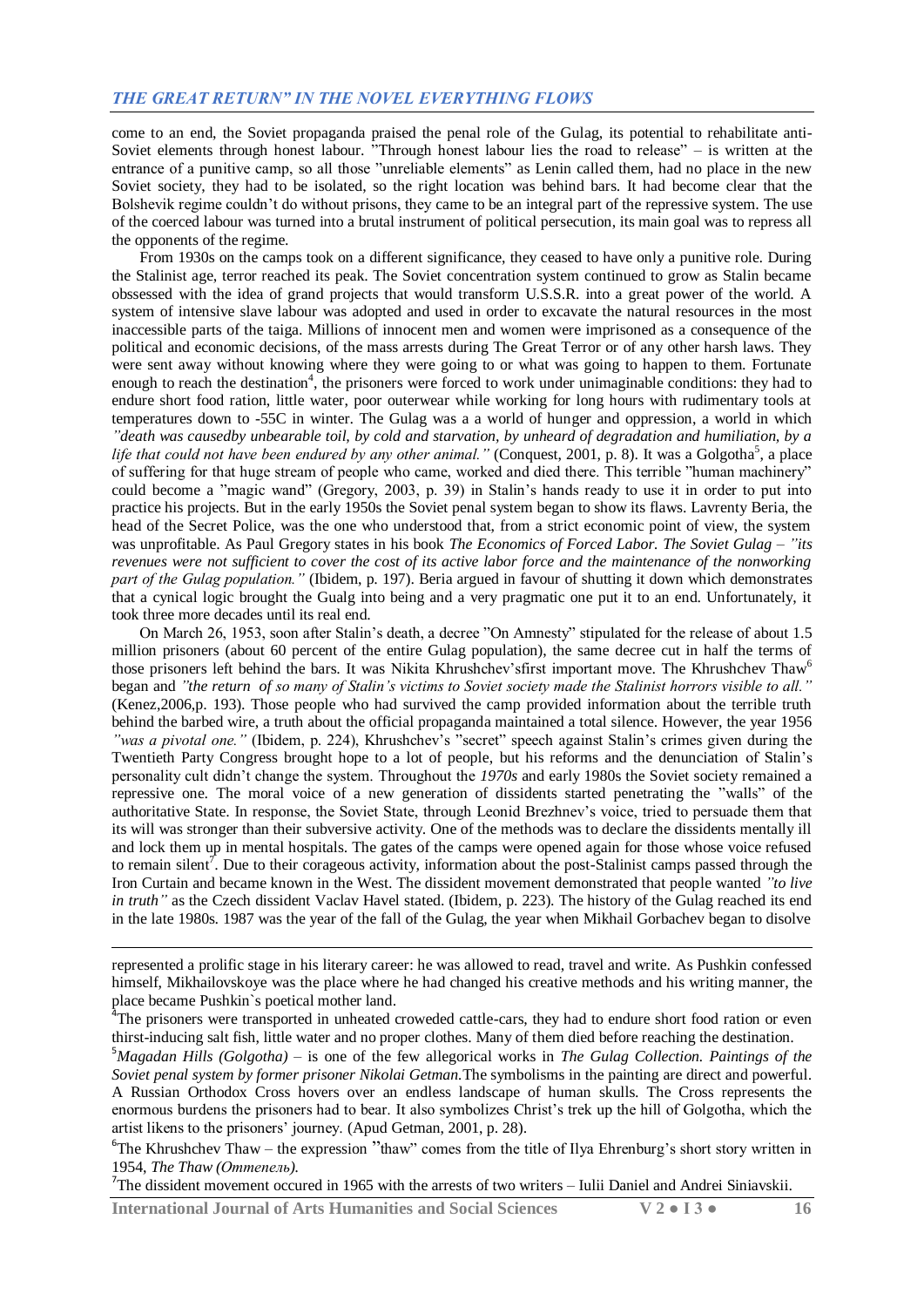the Soviet Union's political concentration camps. The Gulag lasted as long as the Soviet Union itself, when the great Soviet Empire collapsed, its whole repressive system collapsed as well.

## **III. 1956 – "The great return"**

As we have mentioned above, **1956** remains an important moment in the history of the Soviet Union. Some of the "corrective camps" were closed down, a great number of prisoners were released, some of them were rehabilitated as a consequence of Khrushchev Thaw, but leaving the prison camps didn't mean the end of the problems. The stigma of being in the Gulag hung over those many innocent people for the rest of their lives, it left its mark upon all those who passed through it, they were easily recognized *"on the street simply from the look in their eyes."* (Applebaum, 2003, p. XVii). Freedom after the Gulag was not an easy task to deal with and literature played an important part in revealing those tragic stories – both behind and beyond the barbed wire of the unknown Out There. A crucial moment in understanding the Gulag phenomenon, that *"meat-grinder"* (Ibidem, p. 11) of the Soviet repressive system, was generated by the publication of Solzhenitsyn's literary masterpiece *One day in the Life of Ivan Denisovich* (1962)*,* its publication being authorized by Khrushchev himself. Indeed, it was a first step, but it took decades for the whole tragedy to become available. As Galina Vishevakaya<sup>8</sup> put it "(...) they had let the genie out of the bottle and were not able to put it back." (Apud Conquest, 2001, p. 6).

A broad literary coverege of that period was possible due to the detailed and vivid writings of survivors such as Aleksandr Solzhenityn (*The Gulag Archipelago*), Varlam Shalamov (*Kolyma stories*), Evghenya Ghinzburg (*Journey into the Whirlwind*) or Nikolai Getman's collection of paintings on the Soviet penal system. Vasily Grossman started writing his short novel *Everything flows* in 1955, soon after Stalin's death, as a response to a historical event, he wanted to mark an important moment in the post-Stalinist era – *the great return* of hundreds of thousands of prisoners from the Gulag*."Stalin is dead! Tens of thousands of prisoners marching under guard passed the news along in whispers:<He's croaked, he's croaked.> And this whisper of the thousands upon thousands roared like the wind. Black night hung over the arctic earth. But the ice in the Arctic Ocean had begun to break up and the ocean rumbled."* (Grossman, 1972, p. 29). Ivan Grygorievich, the protagonist of the novel, steps into the free world after nealy 30 years spent in different camps. He returns home bearing the terrible truth about that place, a burden too heavy for a human being to carry. What he really longs for is someone to lift that burden from his shoulders, and that person could be his cousin Nikolai Andreyevici. Both cousins are full of hope, their meeting could represent a key-moment in their existance. On one hand, Ivan thinks that if he shares his experience he will be able to release himself from what he has seen and suffered in the camp, on the other hand Nikolai hopes to make peace with a past full of compromises. But their meeting proves to be a total failure. Ivan, returned from that man-made hell *"(...) in a padded jacket, in soldier's shoes, his face eaten away by the cold of Siberia and the foul air of overcroweded camp barracks (...)"* makes Nikolai feel the threat of a past he is ashamed of. (Ibidem, p. 45). He is weak, he doesn't have the moral strentgth to confess and repent, he just wants to justify the past and himself: *"My dear friend, my dear friend, we, too, had a hard time in our life* – *it wasn't just you out there in the camps."* (Ibidem, p. 51). There is no real communication between the two men. The outcome of the meeting that has brought together not only two people, but also two different worlds – the present one and past one – has not been the expected one. Ivan finds it difficult to talk about those people of the past who have gone *"into eternal darkness"*, (Ibidem, p. 43). Even the most tender words could have hurt their memory, so, he leaves his cousin's place realizing that his visit has brought no relief to him.

The rest of the novel can be read in a different key – facing the world "outside" the camp, Ivan understands that the concentration camp system created by Stalin was, in fact, part of the daily life of all Soviet citizens. He now realizes that on both sides of the fence it was the same story: fear, frustration, terror. In his atempt to figure out what has wrong in his life or in the life of the people who once loved and trusted, he doesn't judge anyone. Not even the man who has informed on him, Vitaly Antonovich Pinegin, a former university friend. Their meeting is explored by Grossman in order to confront the two Russias, the same people situated on both sides of the barbed wire. The poet Anna Akhmatova famously said:*"Now those who have been arrested will return, and two Russias will look each other in the eye – the Russia that sent people to the camps, and the Russia that was sent to the camps."* (Apud Applebaum, 2003, p. 109). Grossman is aware of the fragility of human existance, in order to preserve his life with all its benefits, man has always chosen to make compromises. It's the essence of the human nature and this is the reason why Grossman doesn't transform his hero into a judge. Even in suffering, Ivan proves his nobility of spirit. He has accepted his fate, his failure is not a result of external circumstances, the roots of his bitter fate were within himself. As a student, in a lector hall, he spoke out against dictatorship, *"he proclaimed freedom a boon as important as life itself"* (Grossman, 1972, p. 38). The consequence of his speech was the expel from the university followed by his exile for three years to

 ${}^{8}$ Galina Vishevakaya – a great Russian singer.

1

**International Journal of Arts Humanities and Social Sciences V 2 ● I 3 ● 17**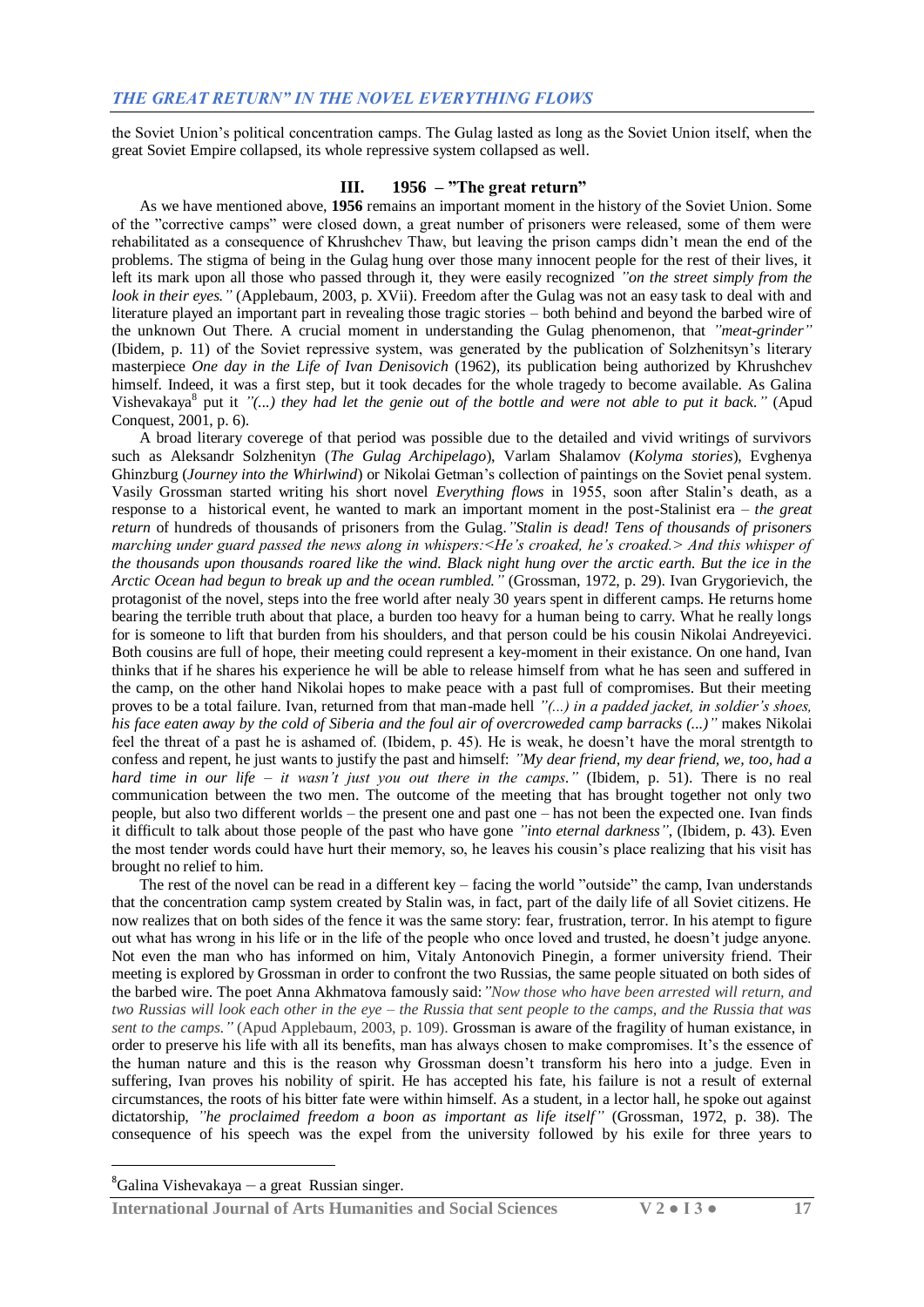Semipalatinsk Province. This was his first contact with the Gulag, but the Gulag machine couldn't extinguish his ardent desire for freedom  $\degree$ (...) there is no higher happiness than (...) to die in freedom, even if only ten *yards from the cursed barbed wire."* (Ibidem, p. 89). This episode is followed by an imaginary trial of four different informers, the four "Judases". The readers become part of the trial, as members of the jury we must deliver our verdict. *"Who was guilty and who is going to answer for it?"* (Ibidem, p. 68). Before answering this question, the reader is asked not to be too hasty with the answer. Our task is a very difficult one, we need to think things over, to take into consideration all the arguments presented by the characters – the counsels of both the prosecution and the defence – *"For it is an awful thing to put to death even an awful human being."* (Ibidem, p. 75). And this precaution comes from the way Vasily Grossman has succeeded in understanding "his century"<sup>9</sup>. He was one of the few great humanists who rezisted the temptation to describe the 20th century in black and white, as Tzvetan Todorov states in his book *Hope and memory: lessons from the twentieth century*. Grossman leads us towards the end of the trial and the reached verdict proves to be a painful one: no one is innocent, all are guilty, the living, with no exception, have compromised themselves. Only the dead have "the right" to pass judgment, but this, of course, remains just a matter of conscience.

Once the trial has finished, the reader turns back to his part as a witness. Grossman offers us a view into the world of terror Anna Sergeyevna experienced first hand. She was a young Party activist during the Terror Famine in Ukraine in 1932-33 – an act of genocide which decimated the peasant population of Ukraine as a result of the implementation of the collectivization policy. She is the one who tries to establish balance in Ivan's life, she is his landlady and, eventually, lover, a woman with a terrible story. The power of her story affects our emotions as we put together the information she provides. All those monstrous crimes are revealed before our eyes in a very lucid way, Anna is not afraid to talk about her past, she cannot remain silent. Five million peasants died as a result of one of the harshest repressive acts in the Soviet Union. Anna and Ivan have seen human beings in the most critical moments of their fragile existance, the victims of the inhuman Soviet mentality. This suffering unites people, makes them understand the real value of life, of truth. Anna's story "releases" Ivan's memories. He turns back in time, into the past, he starts meditating on his own experience in the Gulag or on the cruel fate of those men and women, those prisoners who *"were from that powerful tribe of zeks, unique on the face of the earth..."* (Solzhenityn, 1997, p. 64). He tries to capture the meaning of time, of the way all those events fit into the arc of Russian history, he tries to understand his destiny. Ivan Grygorievich realizes that life has gone on without him, his long absence has wiped his memory from people consciousness, even from those hot hearts. Still, there is a human virtue called strength or will which makes people go on. Or, it is just that sense of hope and optimism, a feeling like this becomes a way to gather your strentgh and survive.

## **IV. Time, history, freedom**

*Panta rhei, panta kineitai kai ouden menei* (*Всѐ течѐт, всѐ движѐтся и ничего не остаѐтся неизменным*) – this is the essence of Heraclitus' philosophy. Everything flows, everything is constantly changing, nothing remains unchanged by the touch of Time. Only change is real, like the continuous flow of a river – you step into it, but the river is not the same, other waters keep flowing on. In Grossman's novel, time flows back into the past. Ivan's recollections illuminate that dark chapter in Russian history, sheds a harsh light on the past. Those prisoner trains, those carriers of human misery to an unfamiliar, unknown world, were not the same. Just like a river*"(...) every prisoner train was and will be different from the one before and the one coming after. One can never enter the same train twice."* (Grossman, 1972, p. 112). But even human despair is carried away by time, it is forever changing, forever flowing. Time becomes a key-word in Grossman's novel, according to Frolova Olga Evghenyevna, professor at State University in Moscow, throughout the text words related to time are frequently used, no less than 98 times. But time is not the only aspect Grossman concentrates on. History and freedom are also fundamental paradigms the text is built on. Grossman's sublimation of freedom as a supreme goal of our existance is fascinating, especially if we take into consideration the historic frame of the text. "*The history of humanity is the history of human freedom.*" (Ibidem, p. 212). Yet, despite this sublimation of freedom, the reader discovers a pessimistic discourse when it comes for Russia's freedom: *"When will Russia ever be free? Perhaps never."* (Ibidem, p. 219). As long as the tie between its progress and its slavery gets stronger, there is no hope for Russia.

Ivan meditades on the fate of Russia as a whole, the protagonist makes known Grossman's critical point of view on Russian history. The last chapters of the novel can be considered *"the greatest passage of historicopolitical writing in the Russian language"* as Robert Chandler remarks in an article*" <sup>10</sup>* on Vasily Grossman's novel *Everything flows*. Each attempt to modernize Russia by Peter the Great, Catherine the Great, Lenin or

**.** 

<sup>9</sup> *Vasily Grossman's century* is the title of a chapter in Tzvetan Todorov's book *Hope and memory: lessons from the twentieth century.*

<sup>&</sup>lt;sup>10</sup>The article *Everything flows: Robert Chandler on Vasily Grossman* was posted on May 14, 2010 on Vulpes Libris.<http://wp.me/p7orS-2Us> (accessed 22. 02. 2017).

**International Journal of Arts Humanities and Social Sciences V 2 ● I 3 ● 18**